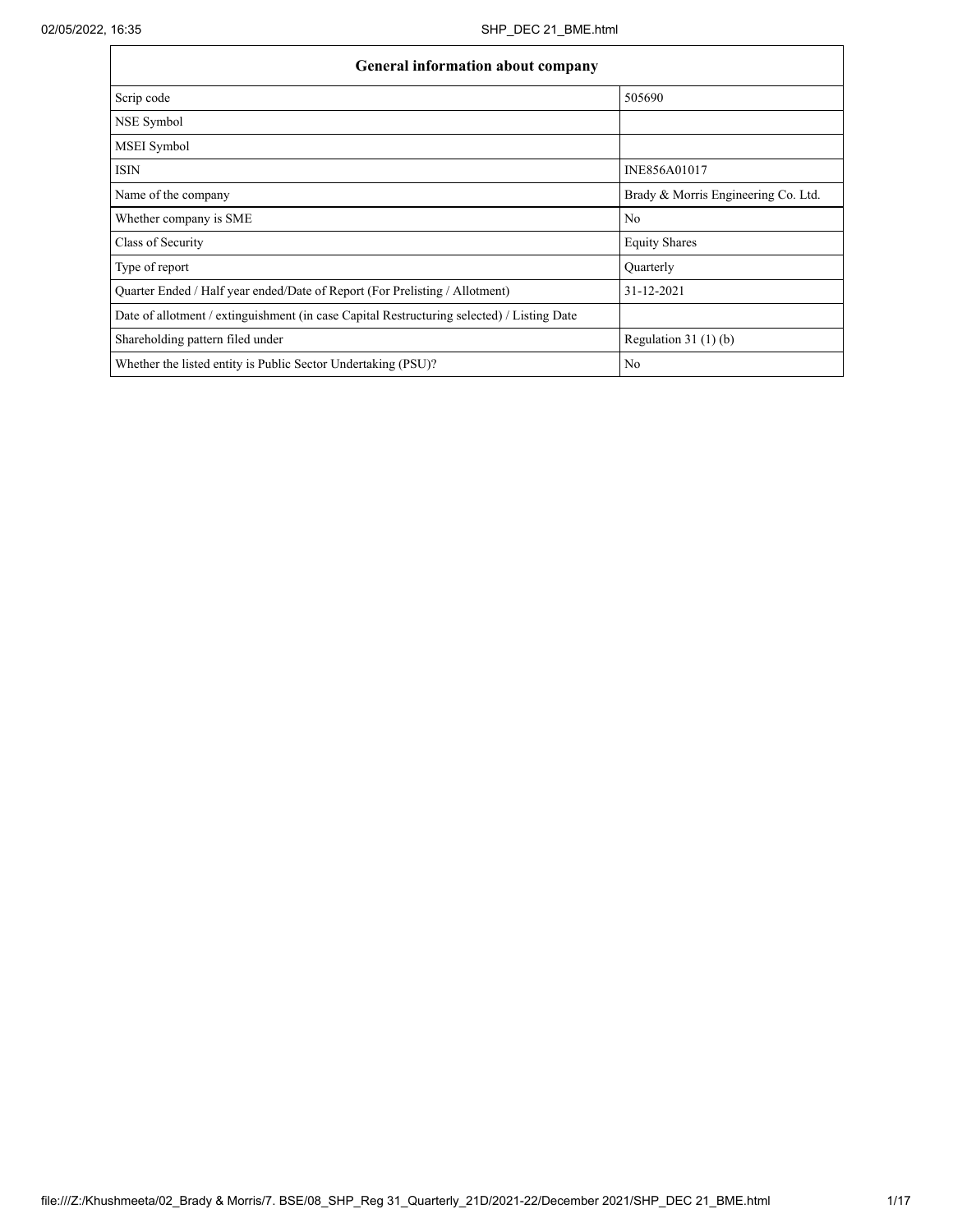|                       | <b>Declaration</b>                                                                        |                |                                |                       |                             |  |  |  |  |  |  |
|-----------------------|-------------------------------------------------------------------------------------------|----------------|--------------------------------|-----------------------|-----------------------------|--|--|--|--|--|--|
| Sr.<br>N <sub>0</sub> | Particular                                                                                | Yes/No         | Promoter and<br>Promoter Group | Public<br>shareholder | Non Promoter-<br>Non Public |  |  |  |  |  |  |
| $\mathbf{1}$          | Whether the Listed Entity has issued any partly paid up shares?                           | N <sub>0</sub> | N <sub>0</sub>                 | N <sub>0</sub>        | N <sub>0</sub>              |  |  |  |  |  |  |
| $\overline{2}$        | Whether the Listed Entity has issued any Convertible Securities<br>$\Omega$               | No             | N <sub>0</sub>                 | N <sub>0</sub>        | N <sub>0</sub>              |  |  |  |  |  |  |
| 3                     | Whether the Listed Entity has issued any Warrants?                                        | N <sub>0</sub> | N <sub>0</sub>                 | N <sub>0</sub>        | N <sub>0</sub>              |  |  |  |  |  |  |
| $\overline{4}$        | Whether the Listed Entity has any shares against which<br>depository receipts are issued? | N <sub>0</sub> | N <sub>0</sub>                 | N <sub>0</sub>        | N <sub>0</sub>              |  |  |  |  |  |  |
| 5                     | Whether the Listed Entity has any shares in locked-in?                                    | N <sub>0</sub> | N <sub>0</sub>                 | N <sub>0</sub>        | N <sub>0</sub>              |  |  |  |  |  |  |
| 6                     | Whether any shares held by promoters are pledge or otherwise<br>encumbered?               | N <sub>0</sub> | N <sub>0</sub>                 |                       |                             |  |  |  |  |  |  |
| $\overline{7}$        | Whether company has equity shares with differential voting<br>rights?                     | N <sub>0</sub> | N <sub>0</sub>                 | N <sub>0</sub>        | N <sub>0</sub>              |  |  |  |  |  |  |
| 8                     | Whether the listed entity has any significant beneficial owner?                           | N <sub>0</sub> |                                |                       |                             |  |  |  |  |  |  |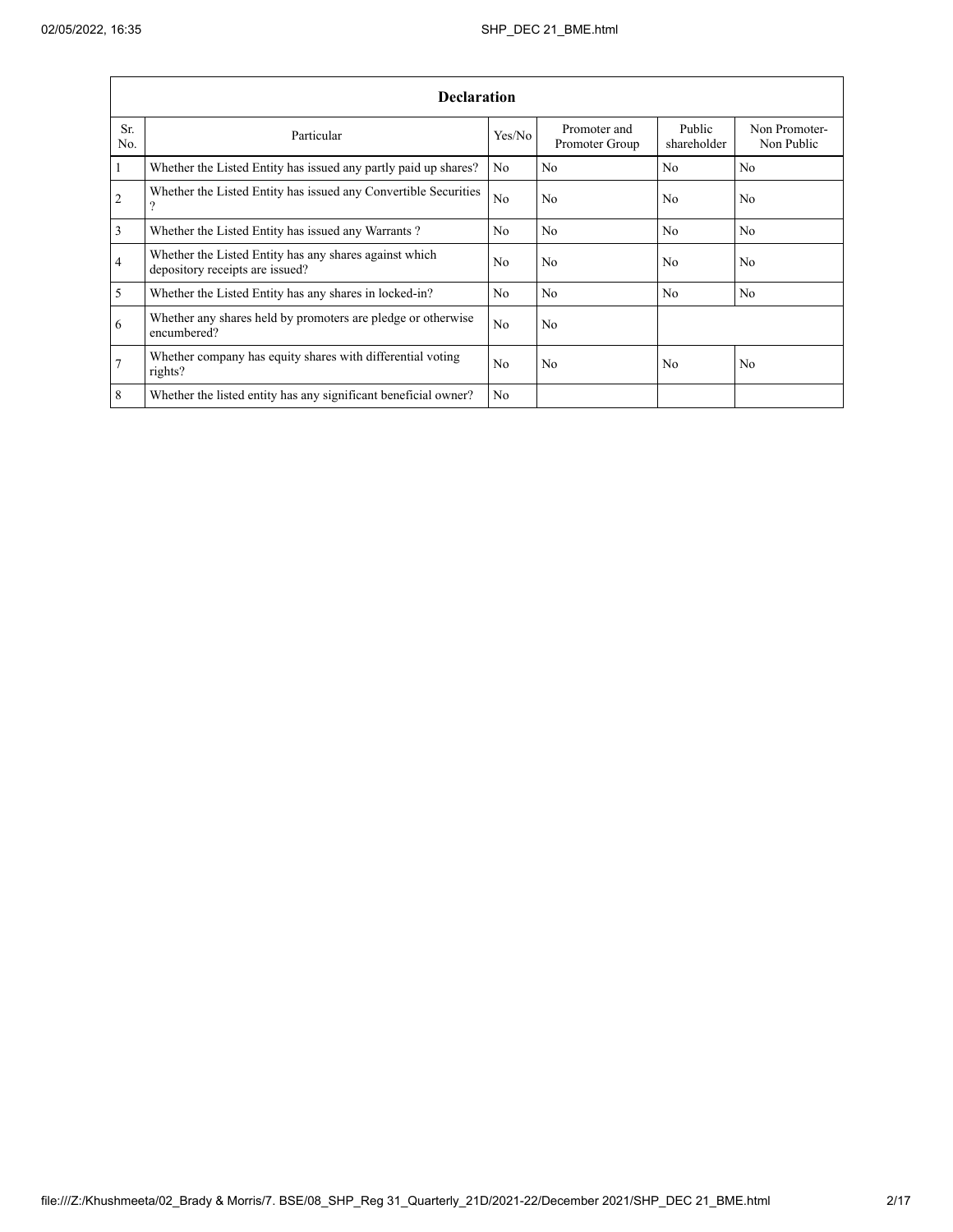|                 | Category<br>of<br>shareholder<br>(II)     | Nos. Of<br>shareholders<br>(III)<br>shares | No. of<br>fully paid | No. Of<br>Partly   | No. Of<br>shares         | Total nos.<br>shares                       | Shareholding as a<br>% of total no. of<br>shares (calculated<br>as per SCRR, 1957)<br>(VIII) As a % of<br>$(A+B+C2)$ | class of securities (IX)  |               |         | Number of Voting Rights held in each |
|-----------------|-------------------------------------------|--------------------------------------------|----------------------|--------------------|--------------------------|--------------------------------------------|----------------------------------------------------------------------------------------------------------------------|---------------------------|---------------|---------|--------------------------------------|
| Category<br>(1) |                                           |                                            | up equity            | paid-up<br>equity  | underlying<br>Depository | held (VII)<br>$= (IV) +$<br>$(V)$ + $(VI)$ |                                                                                                                      | No of Voting (XIV) Rights |               |         | Total as a                           |
|                 |                                           |                                            | held $(IV)$          | shares<br>held (V) | Receipts<br>(VI)         |                                            |                                                                                                                      | Class<br>eg: $X$          | Class<br>eg:y | Total   | $%$ of<br>$(A+B+C)$                  |
| (A)             | Promoter<br>&<br>Promoter<br>Group        | 5                                          | 1659351              |                    |                          | 1659351                                    | 73.75                                                                                                                | 1659351                   |               | 1659351 | 73.75                                |
| (B)             | Public                                    | 889                                        | 590649               |                    |                          | 590649                                     | 26.25                                                                                                                | 590649                    |               | 590649  | 26.25                                |
| (C)             | Non<br>Promoter-<br>Non Public            |                                            |                      |                    |                          |                                            |                                                                                                                      |                           |               |         |                                      |
| (C1)            | <b>Shares</b><br>underlying<br><b>DRs</b> |                                            |                      |                    |                          |                                            |                                                                                                                      |                           |               |         |                                      |
| (C2)            | Shares held<br>by<br>Employee<br>Trusts   |                                            |                      |                    |                          |                                            |                                                                                                                      |                           |               |         |                                      |
|                 | Total                                     | 894                                        | 2250000              |                    |                          | 2250000                                    | 100                                                                                                                  | 2250000                   |               | 2250000 | 100                                  |

## Table I - Summary Statement holding of specified securities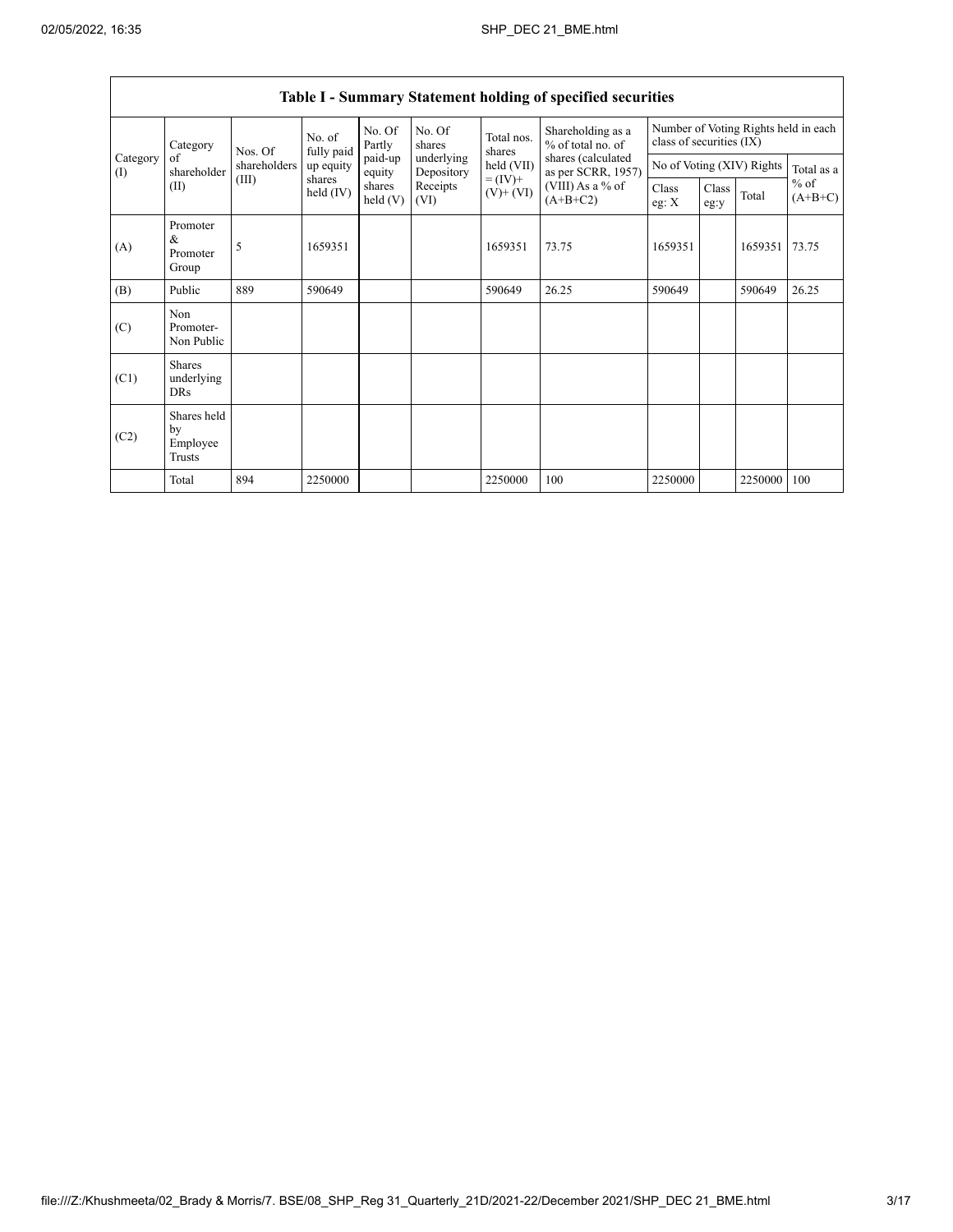|                 |                                           |                                                                                                                                                                         |  |                                                           | Table I - Summary Statement holding of specified securities                                |                                        |                                                  |                                                                               |                                                         |                                       |
|-----------------|-------------------------------------------|-------------------------------------------------------------------------------------------------------------------------------------------------------------------------|--|-----------------------------------------------------------|--------------------------------------------------------------------------------------------|----------------------------------------|--------------------------------------------------|-------------------------------------------------------------------------------|---------------------------------------------------------|---------------------------------------|
| Category<br>(1) | Category<br>of<br>shareholder<br>(II)     | No. Of<br>No. of<br><b>Shares</b><br><b>Shares</b><br>Underlying<br>Underlying<br>Outstanding<br>Outstanding<br>convertible<br>Warrants<br>securities<br>$(X_i)$<br>(X) |  | No. Of Shares<br>Underlying<br>Outstanding<br>convertible | Shareholding, as a %<br>assuming full<br>conversion of<br>convertible securities (         | Number of<br>Locked in<br>shares (XII) |                                                  | Number of<br><b>Shares</b><br>pledged or<br>otherwise<br>encumbered<br>(XIII) |                                                         | Number of<br>equity shares<br>held in |
|                 |                                           |                                                                                                                                                                         |  | securities and<br>No. Of<br>Warrants (Xi)<br>(a)          | as a percentage of<br>diluted share capital)<br>$(XI) = (VII)+(X) As a %$<br>of $(A+B+C2)$ | No.<br>(a)                             | As a<br>$%$ of<br>total<br>Shares<br>held<br>(b) | No.<br>(a)                                                                    | As a<br>$%$ of<br>total<br><b>Shares</b><br>held<br>(b) | dematerialized<br>form $(XIV)$        |
| (A)             | Promoter<br>&<br>Promoter<br>Group        |                                                                                                                                                                         |  |                                                           | 73.75                                                                                      |                                        |                                                  |                                                                               |                                                         | 1659351                               |
| (B)             | Public                                    |                                                                                                                                                                         |  |                                                           | 26.25                                                                                      |                                        |                                                  |                                                                               |                                                         | 564239                                |
| (C)             | Non<br>Promoter-<br>Non Public            |                                                                                                                                                                         |  |                                                           |                                                                                            |                                        |                                                  |                                                                               |                                                         |                                       |
| (C1)            | <b>Shares</b><br>underlying<br><b>DRs</b> |                                                                                                                                                                         |  |                                                           |                                                                                            |                                        |                                                  |                                                                               |                                                         |                                       |
| (C2)            | Shares held<br>by<br>Employee<br>Trusts   |                                                                                                                                                                         |  |                                                           |                                                                                            |                                        |                                                  |                                                                               |                                                         |                                       |
|                 | Total                                     |                                                                                                                                                                         |  |                                                           | 100                                                                                        |                                        |                                                  |                                                                               |                                                         | 2223590                               |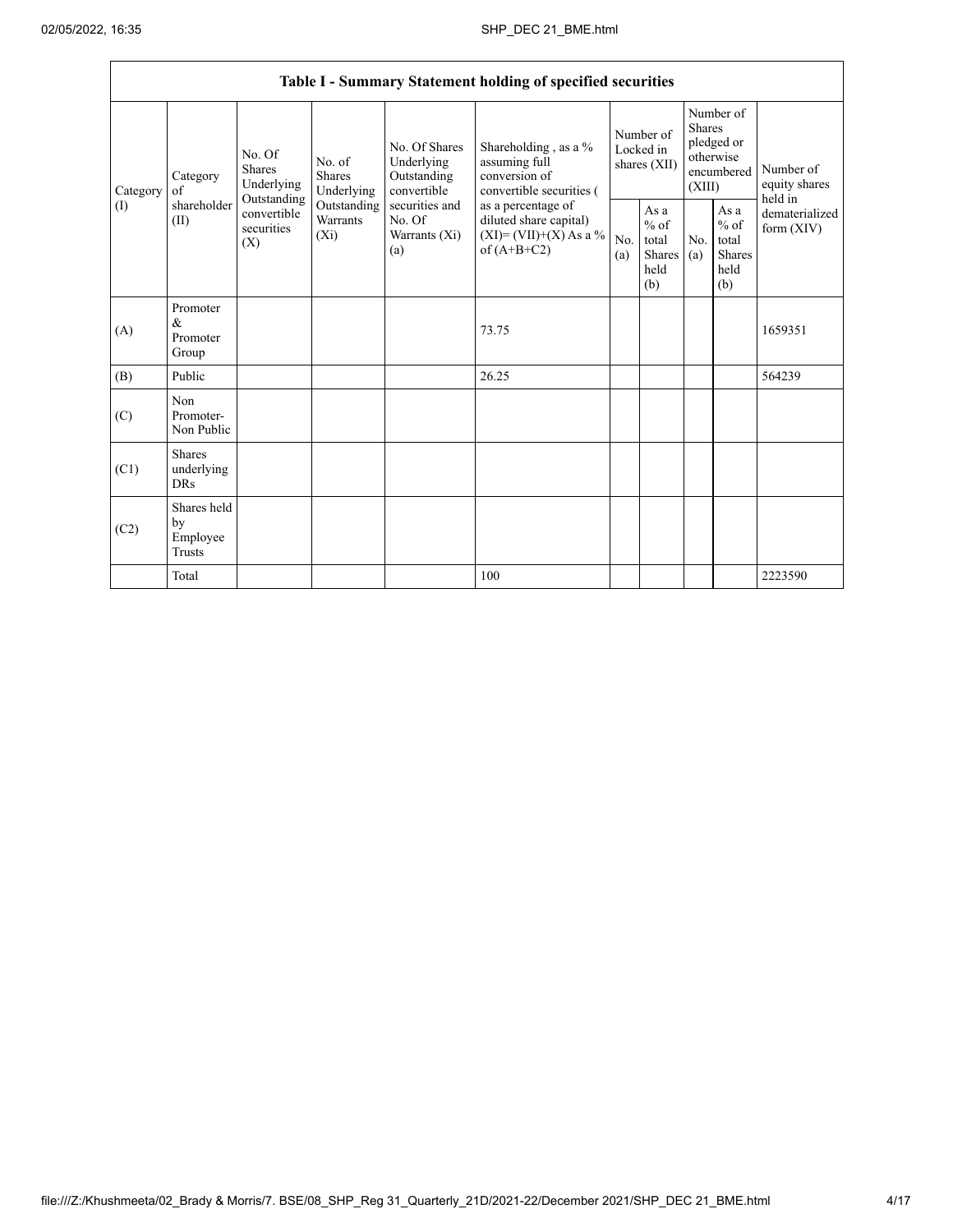| Table II - Statement showing shareholding pattern of the Promoter and Promoter Group        |                                                                                                                     |                         |                        |                       |                                    |                             |                                              |                                                                  |               |         |                                 |
|---------------------------------------------------------------------------------------------|---------------------------------------------------------------------------------------------------------------------|-------------------------|------------------------|-----------------------|------------------------------------|-----------------------------|----------------------------------------------|------------------------------------------------------------------|---------------|---------|---------------------------------|
|                                                                                             |                                                                                                                     |                         | No. of<br>fully        | No. Of<br>Partly      | No. Of                             | Total<br>nos.               | Shareholding<br>as a % of total              | Number of Voting Rights held in<br>each class of securities (IX) |               |         |                                 |
| Sr.                                                                                         | Category & Name<br>of the                                                                                           | Nos. Of<br>shareholders | paid up<br>equity      | paid-<br>up<br>equity | shares<br>underlying<br>Depository | shares<br>held<br>$(VII) =$ | no. of shares<br>(calculated as<br>per SCRR, | No of Voting (XIV) Rights                                        |               |         | Total<br>as a %                 |
|                                                                                             | Shareholders (I)                                                                                                    | (III)                   | shares<br>held<br>(IV) | shares<br>held<br>(V) | Receipts<br>(VI)                   | $(IV)$ +<br>$(V)$ +<br>(VI) | 1957) (VIII)<br>As a % of<br>$(A+B+C2)$      | Class eg:<br>X                                                   | Class<br>eg:y | Total   | οf<br>Total<br>Voting<br>rights |
| A                                                                                           | Table II - Statement showing shareholding pattern of the Promoter and Promoter Group                                |                         |                        |                       |                                    |                             |                                              |                                                                  |               |         |                                 |
| (1)                                                                                         | Indian                                                                                                              |                         |                        |                       |                                    |                             |                                              |                                                                  |               |         |                                 |
| (a)                                                                                         | Individuals/Hindu<br>undivided Family                                                                               | 3                       | 23700                  |                       |                                    | 23700                       | 1.05                                         | 23700                                                            |               | 23700   | 1.05                            |
| (d)                                                                                         | Any Other<br>(specify)                                                                                              | 2                       | 1635651                |                       |                                    | 1635651                     | 72.7                                         | 1635651                                                          |               | 1635651 | 72.7                            |
| Sub-Total (A)<br>(1)                                                                        |                                                                                                                     | 5                       | 1659351                |                       |                                    | 1659351                     | 73.75                                        | 1659351                                                          |               | 1659351 | 73.75                           |
| (2)                                                                                         | Foreign                                                                                                             |                         |                        |                       |                                    |                             |                                              |                                                                  |               |         |                                 |
| Total<br>Shareholding<br>of Promoter<br>and Promoter<br>Group $(A)=$<br>$(A)(1)+(A)$<br>(2) |                                                                                                                     | 5                       | 1659351                |                       |                                    | 1659351                     | 73.75                                        | 1659351                                                          |               | 1659351 | 73.75                           |
| B                                                                                           | Table III - Statement showing shareholding pattern of the Public shareholder                                        |                         |                        |                       |                                    |                             |                                              |                                                                  |               |         |                                 |
| (1)                                                                                         | Institutions                                                                                                        |                         |                        |                       |                                    |                             |                                              |                                                                  |               |         |                                 |
| (f)                                                                                         | Financial<br><b>Institutions/Banks</b>                                                                              | 1                       | 900                    |                       |                                    | 900                         | 0.04                                         | 900                                                              |               | 900     | 0.04                            |
| Sub-Total (B)<br>(1)                                                                        |                                                                                                                     | 1                       | 900                    |                       |                                    | 900                         | 0.04                                         | 900                                                              |               | 900     | 0.04                            |
| (3)                                                                                         | Non-institutions                                                                                                    |                         |                        |                       |                                    |                             |                                              |                                                                  |               |         |                                 |
| (a(i))                                                                                      | Individuals -<br>i.Individual<br>shareholders<br>holding nominal<br>share capital up to<br>Rs. 2 lakhs.             | 836                     | 189221                 |                       |                                    | 189221                      | 8.41                                         | 189221                                                           |               | 189221  | 8.41                            |
| (a(ii))                                                                                     | Individuals - ii.<br>Individual<br>shareholders<br>holding nominal<br>share capital in<br>excess of Rs. 2<br>lakhs. | 1                       | 20004                  |                       |                                    | 20004                       | 0.89                                         | 20004                                                            |               | 20004   | 0.89                            |
| (e)                                                                                         | Any Other<br>(specify)                                                                                              | 51                      | 380524                 |                       |                                    | 380524                      | 16.91                                        | 380524                                                           |               | 380524  | 16.91                           |
| Sub-Total (B)<br>(3)                                                                        |                                                                                                                     | 888                     | 589749                 |                       |                                    | 589749                      | 26.21                                        | 589749                                                           |               | 589749  | 26.21                           |
| <b>Total Public</b><br>Shareholding<br>$(B)=(B)(1)+$<br>$(B)(2)+(B)(3)$                     |                                                                                                                     | 889                     | 590649                 |                       |                                    | 590649                      | 26.25                                        | 590649                                                           |               | 590649  | 26.25                           |
| $\mathbf C$                                                                                 | Table IV - Statement showing shareholding pattern of the Non Promoter- Non Public shareholder                       |                         |                        |                       |                                    |                             |                                              |                                                                  |               |         |                                 |
| Total (<br>$A+B+C2$ )                                                                       |                                                                                                                     | 894                     | 2250000                |                       |                                    | 2250000                     | 100                                          | 2250000                                                          |               | 2250000 | 100                             |
| Total<br>$(A+B+C)$                                                                          |                                                                                                                     | 894                     | 2250000                |                       |                                    | 2250000                     | 100                                          | 2250000                                                          |               | 2250000 | 100                             |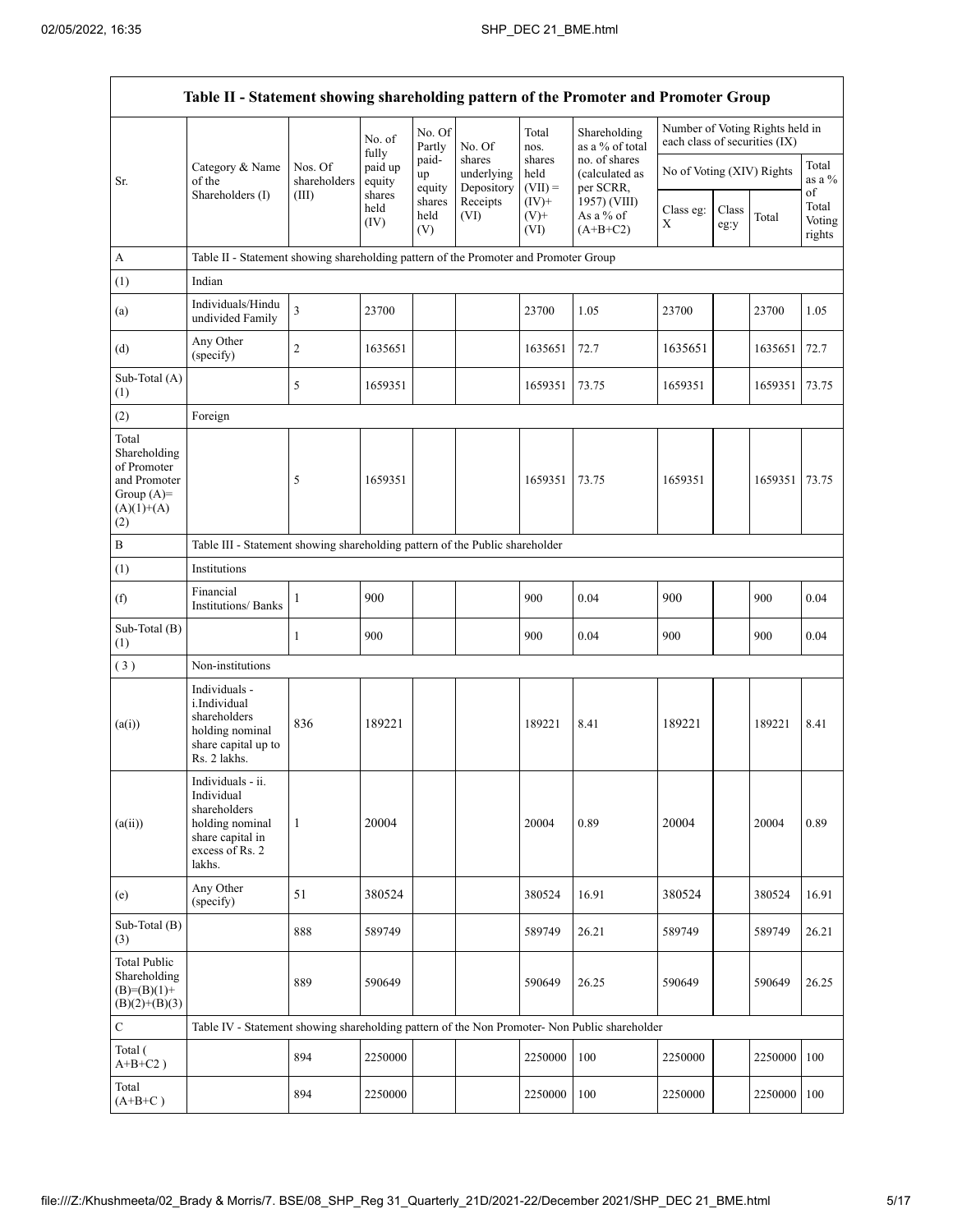|                                                                                         |                                                 |                                       |                                                           | Table II - Statement showing shareholding pattern of the Promoter and Promoter Group                                                                                      |  |                                                  |            |                                                                        |                                       |  |
|-----------------------------------------------------------------------------------------|-------------------------------------------------|---------------------------------------|-----------------------------------------------------------|---------------------------------------------------------------------------------------------------------------------------------------------------------------------------|--|--------------------------------------------------|------------|------------------------------------------------------------------------|---------------------------------------|--|
|                                                                                         | No. Of<br><b>Shares</b><br>Underlying           | No. of<br><b>Shares</b><br>Underlying | No. Of Shares<br>Underlying<br>Outstanding<br>convertible | Shareholding, as a %<br>assuming full conversion of<br>convertible securities (as a<br>percentage of diluted share<br>capital) $(XI) = (VII)+(X) As$<br>a % of $(A+B+C2)$ |  | Number of<br>Locked in<br>shares (XII)           |            | Number of<br>Shares<br>pledged or<br>otherwise<br>encumbered<br>(XIII) | Number of<br>equity shares<br>held in |  |
| Sr.                                                                                     | Outstanding<br>convertible<br>securities<br>(X) | Outstanding<br>Warrants<br>$(X_i)$    | securities and<br>No. Of Warrants<br>(Xi)(a)              |                                                                                                                                                                           |  | As a<br>$%$ of<br>total<br>Shares<br>held<br>(b) | No.<br>(a) | As a<br>$%$ of<br>total<br><b>Shares</b><br>held<br>(b)                | dematerialized<br>form $(XIV)$        |  |
| $\mathbf{A}$                                                                            |                                                 |                                       |                                                           | Table II - Statement showing shareholding pattern of the Promoter and Promoter Group                                                                                      |  |                                                  |            |                                                                        |                                       |  |
| (1)                                                                                     | Indian                                          |                                       |                                                           |                                                                                                                                                                           |  |                                                  |            |                                                                        |                                       |  |
| (a)                                                                                     |                                                 |                                       |                                                           | 1.05                                                                                                                                                                      |  |                                                  |            |                                                                        | 23700                                 |  |
| (d)                                                                                     |                                                 |                                       |                                                           | 72.7                                                                                                                                                                      |  |                                                  |            |                                                                        | 1635651                               |  |
| Sub-Total (A)<br>(1)                                                                    |                                                 |                                       |                                                           | 73.75                                                                                                                                                                     |  |                                                  |            |                                                                        | 1659351                               |  |
| (2)                                                                                     | Foreign                                         |                                       |                                                           |                                                                                                                                                                           |  |                                                  |            |                                                                        |                                       |  |
| Total<br>Shareholding<br>of Promoter<br>and Promoter<br>Group $(A)=$<br>$(A)(1)+(A)(2)$ |                                                 |                                       |                                                           | 73.75                                                                                                                                                                     |  |                                                  |            |                                                                        | 1659351                               |  |
| $\, {\bf B}$                                                                            |                                                 |                                       |                                                           | Table III - Statement showing shareholding pattern of the Public shareholder                                                                                              |  |                                                  |            |                                                                        |                                       |  |
| (1)                                                                                     | Institutions                                    |                                       |                                                           |                                                                                                                                                                           |  |                                                  |            |                                                                        |                                       |  |
| (f)                                                                                     |                                                 |                                       |                                                           | 0.04                                                                                                                                                                      |  |                                                  |            |                                                                        | 900                                   |  |
| Sub-Total (B)<br>(1)                                                                    |                                                 |                                       |                                                           | 0.04                                                                                                                                                                      |  |                                                  |            |                                                                        | 900                                   |  |
| (3)                                                                                     | Non-institutions                                |                                       |                                                           |                                                                                                                                                                           |  |                                                  |            |                                                                        |                                       |  |
| (a(i))                                                                                  |                                                 |                                       |                                                           | 8.41                                                                                                                                                                      |  |                                                  |            |                                                                        | 163061                                |  |
| (a(ii))                                                                                 |                                                 |                                       |                                                           | 0.89                                                                                                                                                                      |  |                                                  |            |                                                                        | 20004                                 |  |
| (e)                                                                                     |                                                 |                                       |                                                           | 16.91                                                                                                                                                                     |  |                                                  |            |                                                                        | 380274                                |  |
| Sub-Total (B)<br>(3)                                                                    |                                                 |                                       |                                                           | 26.21                                                                                                                                                                     |  |                                                  |            |                                                                        | 563339                                |  |
| <b>Total Public</b><br>Shareholding<br>$(B)= (B)(1) +$<br>$(B)(2)+(B)(3)$               |                                                 |                                       |                                                           | 26.25                                                                                                                                                                     |  |                                                  |            |                                                                        | 564239                                |  |
| $\mathbf C$                                                                             |                                                 |                                       |                                                           | Table IV - Statement showing shareholding pattern of the Non Promoter- Non Public shareholder                                                                             |  |                                                  |            |                                                                        |                                       |  |
| Total (<br>$A+B+C2$ )                                                                   |                                                 |                                       |                                                           | 100                                                                                                                                                                       |  |                                                  |            |                                                                        | 2223590                               |  |
| Total (A+B+C<br>$\lambda$                                                               |                                                 |                                       |                                                           | 100                                                                                                                                                                       |  |                                                  |            |                                                                        | 2223590                               |  |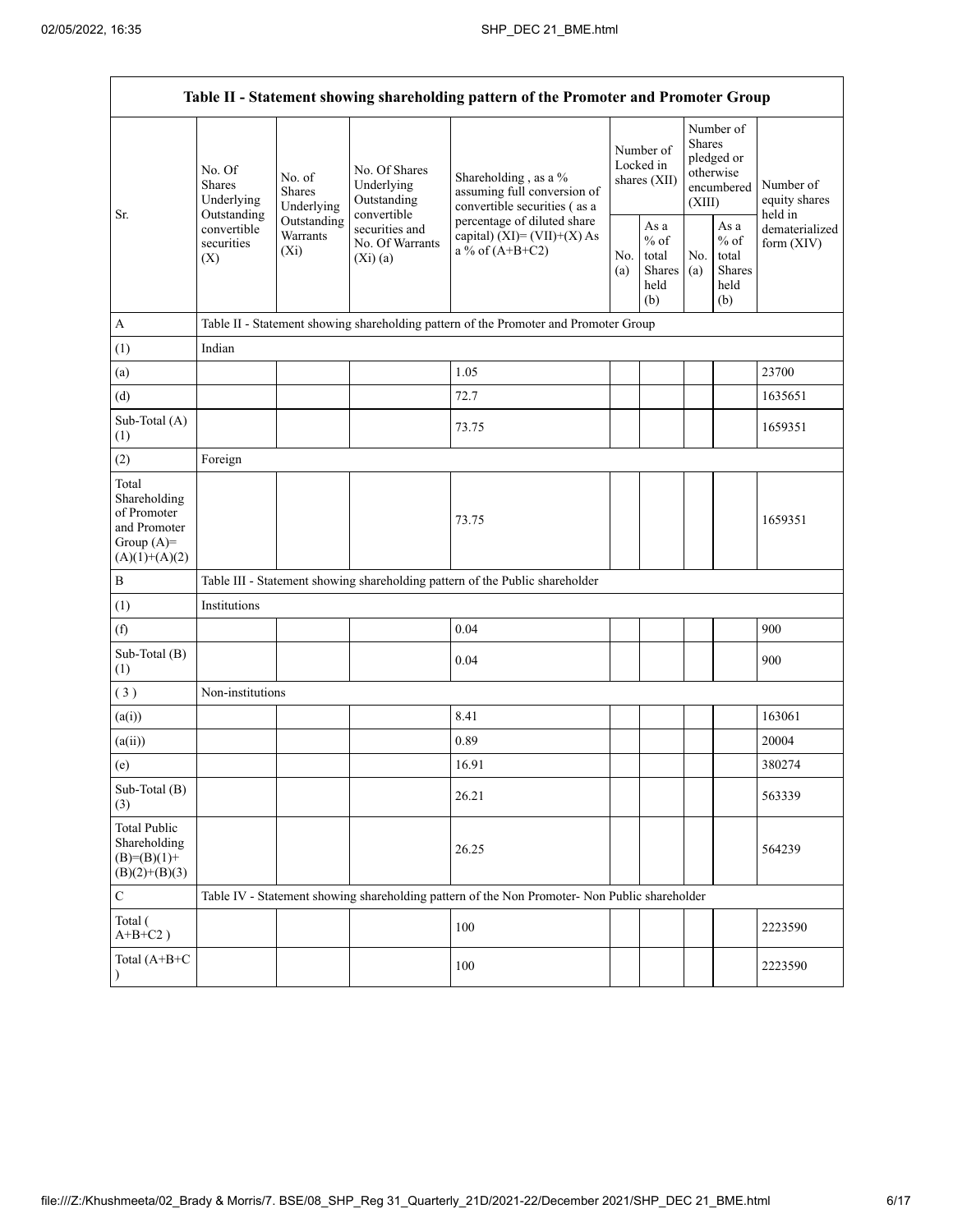| Individuals/Hindu undivided Family                                                                                                                                                       |                                                               |                                |                          |                          |  |  |  |  |  |  |
|------------------------------------------------------------------------------------------------------------------------------------------------------------------------------------------|---------------------------------------------------------------|--------------------------------|--------------------------|--------------------------|--|--|--|--|--|--|
| Searial No.                                                                                                                                                                              | $\mathbf{1}$                                                  | $\overline{c}$                 | $\overline{\mathbf{3}}$  |                          |  |  |  |  |  |  |
| Name of the<br>Shareholders (I)                                                                                                                                                          | PAVAN GOKULCHAND<br><b>MORARKA</b>                            | RACHNA PAVAN<br><b>MORARKA</b> | VAIBHAV PAVAN<br>MORARKA | Click here to go<br>back |  |  |  |  |  |  |
| PAN(II)                                                                                                                                                                                  | AAKPM5990M                                                    | ADOPM2180Q                     | AHWPM4503H               | Total                    |  |  |  |  |  |  |
| No. of fully paid<br>up equity shares<br>held (IV)                                                                                                                                       | 22500                                                         | 600                            | 600                      | 23700                    |  |  |  |  |  |  |
| No. Of Partly paid-<br>up equity shares<br>held(V)                                                                                                                                       |                                                               |                                |                          |                          |  |  |  |  |  |  |
| No. Of shares<br>underlying<br>Depository<br>Receipts (VI)                                                                                                                               |                                                               |                                |                          |                          |  |  |  |  |  |  |
| Total nos. shares<br>held $(VII) = (IV) +$<br>$(V)$ + $(VI)$                                                                                                                             | 22500                                                         | 600                            | 600                      | 23700                    |  |  |  |  |  |  |
| Shareholding as a<br>% of total no. of<br>shares (calculated<br>as per SCRR,<br>1957) (VIII) As a<br>% of $(A+B+C2)$                                                                     | $\mathbf{1}$                                                  | 0.03                           | 0.03                     | 1.05                     |  |  |  |  |  |  |
|                                                                                                                                                                                          | Number of Voting Rights held in each class of securities (IX) |                                |                          |                          |  |  |  |  |  |  |
| Class eg:X                                                                                                                                                                               | 22500                                                         | 600                            | 600                      | 23700                    |  |  |  |  |  |  |
| Class eg:y                                                                                                                                                                               |                                                               |                                |                          |                          |  |  |  |  |  |  |
| Total                                                                                                                                                                                    | 22500                                                         | 600                            | 600                      | 23700                    |  |  |  |  |  |  |
| Total as a % of<br>Total Voting rights                                                                                                                                                   | $\mathbf{1}$                                                  | 0.03                           | 0.03                     | 1.05                     |  |  |  |  |  |  |
| No. Of Shares<br>Underlying<br>Outstanding<br>convertible<br>securities $(X)$                                                                                                            |                                                               |                                |                          |                          |  |  |  |  |  |  |
| No. of Shares<br>Underlying<br>Outstanding<br>Warrants $(X_i)$                                                                                                                           |                                                               |                                |                          |                          |  |  |  |  |  |  |
| No. Of Shares<br>Underlying<br>Outstanding<br>convertible<br>securities and No.<br>Of Warrants (Xi)<br>(a)                                                                               |                                                               |                                |                          |                          |  |  |  |  |  |  |
| Shareholding, as a<br>% assuming full<br>conversion of<br>convertible<br>securities (as a<br>percentage of<br>diluted share<br>capital) (XI)=<br>$(VII)+(Xi)(a)$ As a<br>% of $(A+B+C2)$ | $\mathbf{1}$                                                  | 0.03                           | 0.03                     | 1.05                     |  |  |  |  |  |  |
| Number of Locked in shares (XII)                                                                                                                                                         |                                                               |                                |                          |                          |  |  |  |  |  |  |
| No. $(a)$                                                                                                                                                                                |                                                               |                                |                          |                          |  |  |  |  |  |  |
| As a % of total<br>Shares held (b)                                                                                                                                                       |                                                               |                                |                          |                          |  |  |  |  |  |  |
|                                                                                                                                                                                          | Number of Shares pledged or otherwise encumbered (XIII)       |                                |                          |                          |  |  |  |  |  |  |
| No. $(a)$                                                                                                                                                                                |                                                               |                                |                          |                          |  |  |  |  |  |  |
|                                                                                                                                                                                          |                                                               |                                |                          |                          |  |  |  |  |  |  |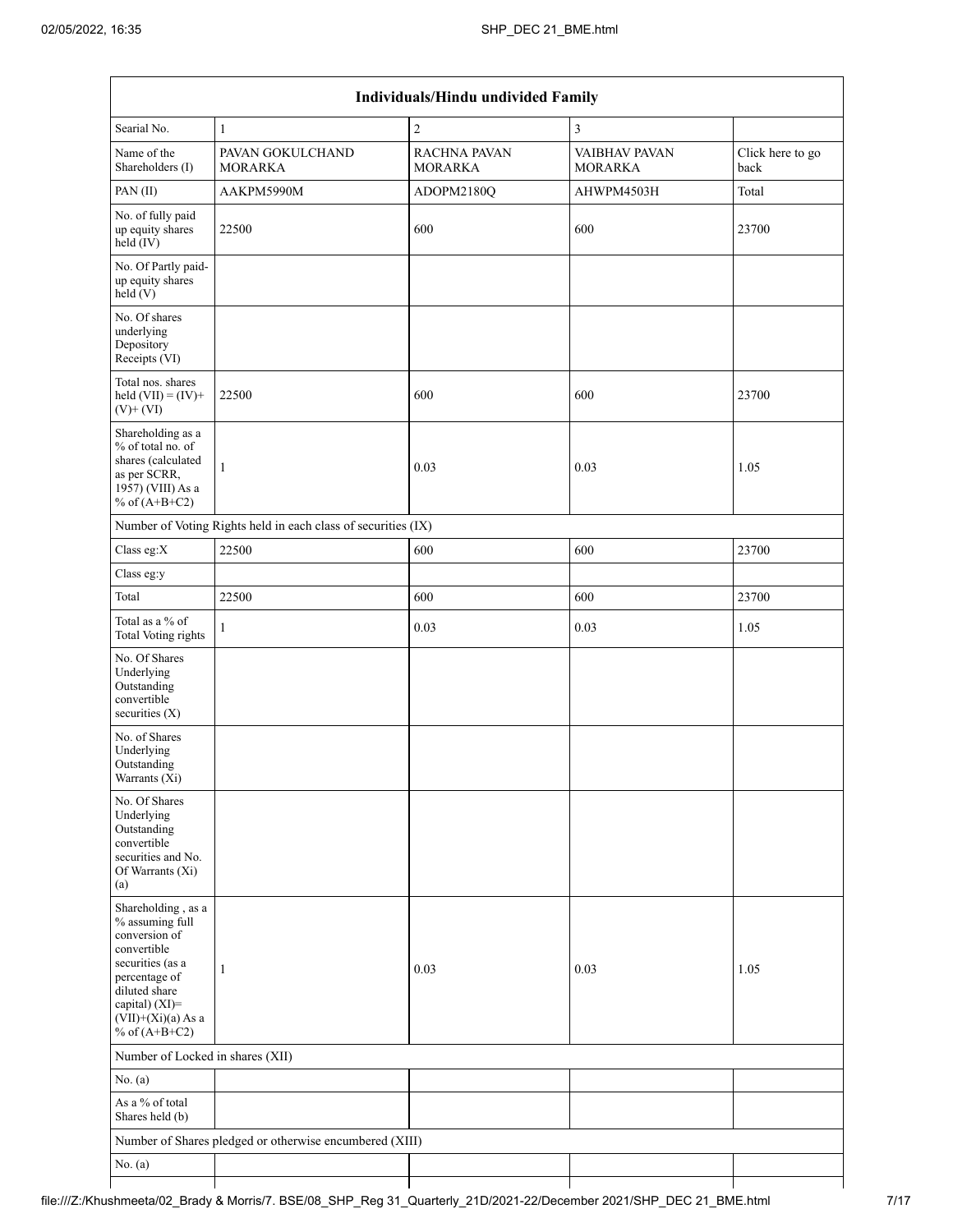# 02/05/2022, 16:35 SHP\_DEC 21\_BME.html

| As a % of total<br>Shares held (b)                                   |          |          |          |       |
|----------------------------------------------------------------------|----------|----------|----------|-------|
| Number of equity<br>shares held in<br>dematerialized<br>form $(XIV)$ | 22500    | 600      | 600      | 23700 |
| Reason for not providing PAN                                         |          |          |          |       |
| Reason for not<br>providing PAN                                      |          |          |          |       |
| Shareholder type                                                     | Promoter | Promoter | Promoter |       |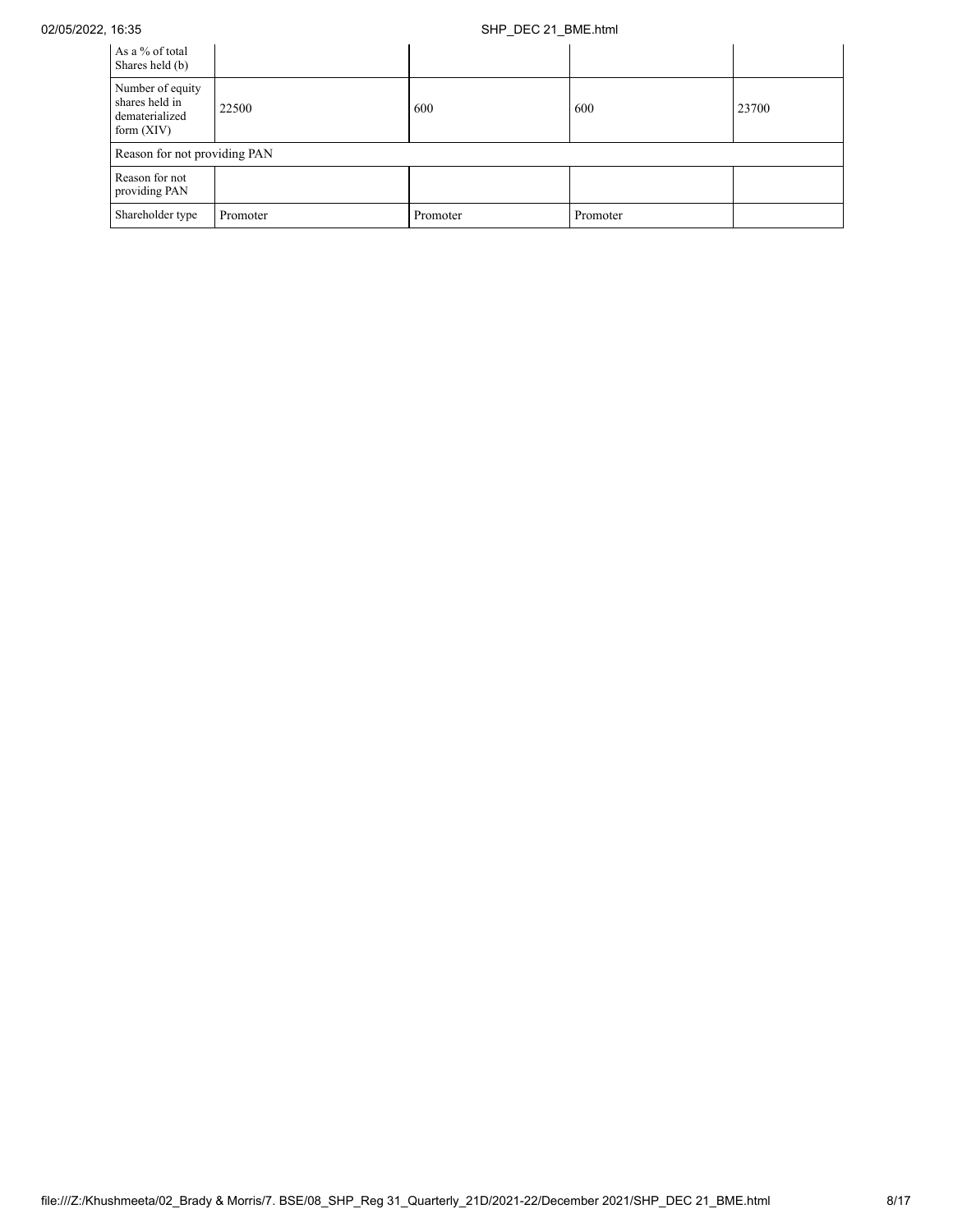| Any Other (specify)                                                                                                        |                                                               |                                               |                                                                     |                                                                    |                                                      |                                                                          |                                                                          |  |  |  |
|----------------------------------------------------------------------------------------------------------------------------|---------------------------------------------------------------|-----------------------------------------------|---------------------------------------------------------------------|--------------------------------------------------------------------|------------------------------------------------------|--------------------------------------------------------------------------|--------------------------------------------------------------------------|--|--|--|
| Searial No.                                                                                                                | $\mathbf{1}$                                                  | $\sqrt{2}$                                    | $\mathfrak{Z}$                                                      | $\overline{4}$                                                     | 5                                                    | 6                                                                        | $\boldsymbol{7}$                                                         |  |  |  |
| Category                                                                                                                   | <b>Bodies</b><br>Corporate                                    | <b>Bodies</b><br>Corporate                    | <b>Bodies</b><br>Corporate                                          | <b>Bodies</b><br>Corporate                                         | <b>Bodies</b><br>Corporate                           | <b>Bodies Corporate</b>                                                  | <b>Bodies Corporate</b>                                                  |  |  |  |
| Name of the<br>Shareholders<br>(I)                                                                                         | W.H. BRADY<br>AND CO. LTD                                     | <b>SHIVUM</b><br><b>HOLDINGS</b><br>PVT. LTD. | <b>BRADY</b><br><b>SERVICES</b><br><b>PRIVATE</b><br><b>LIMITED</b> | <b>BRADY</b><br><b>ESTATES</b><br><b>PRIVATE</b><br><b>LIMITED</b> | <b>BRADY AIR</b><br><b>PRIVATE</b><br><b>LIMITED</b> | <b>BRADY</b><br><b>ENTERTAINMENT</b><br><b>PRIVATE</b><br><b>LIMITED</b> | <b>GLOBAL</b><br><b>TRADECRACKER</b><br><b>PRIVATE</b><br><b>LIMITED</b> |  |  |  |
| PAN (II)                                                                                                                   | AAACW0913B                                                    | AADCS2365Q                                    | AABCB4175F                                                          | AACCB3164H                                                         | AABCB5057G                                           | AABCB4992L                                                               | AACCG9255A                                                               |  |  |  |
| No. of the<br>Shareholders<br>(I)                                                                                          | 1                                                             | $\mathbf{1}$                                  | $\boldsymbol{0}$                                                    | $\boldsymbol{0}$                                                   | $\boldsymbol{0}$                                     | $\boldsymbol{0}$                                                         | $\boldsymbol{0}$                                                         |  |  |  |
| No. of fully<br>paid up equity<br>shares held<br>(IV)                                                                      | 1631151                                                       | 4500                                          | $\mathbf{0}$                                                        | $\boldsymbol{0}$                                                   | $\boldsymbol{0}$                                     | $\boldsymbol{0}$                                                         | $\boldsymbol{0}$                                                         |  |  |  |
| No. Of Partly<br>paid-up equity<br>shares held<br>(V)                                                                      |                                                               |                                               |                                                                     |                                                                    |                                                      |                                                                          |                                                                          |  |  |  |
| No. Of shares<br>underlying<br>Depository<br>Receipts (VI)                                                                 |                                                               |                                               |                                                                     |                                                                    |                                                      |                                                                          |                                                                          |  |  |  |
| Total nos.<br>shares held<br>$(VII) = (IV) +$<br>$(V)$ + $(VI)$                                                            | 1631151                                                       | 4500                                          | $\boldsymbol{0}$                                                    | $\boldsymbol{0}$                                                   | $\boldsymbol{0}$                                     | $\boldsymbol{0}$                                                         | $\boldsymbol{0}$                                                         |  |  |  |
| Shareholding<br>as a % of total<br>no. of shares<br>(calculated as<br>per SCRR,<br>1957) (VIII)<br>As a % of<br>$(A+B+C2)$ | 72.5                                                          | 0.2                                           | $\mathbf{0}$                                                        | $\boldsymbol{0}$                                                   | $\boldsymbol{0}$                                     | $\mathbf{0}$                                                             | $\boldsymbol{0}$                                                         |  |  |  |
|                                                                                                                            | Number of Voting Rights held in each class of securities (IX) |                                               |                                                                     |                                                                    |                                                      |                                                                          |                                                                          |  |  |  |
| Class eg: X                                                                                                                | 1631151                                                       | 4500                                          | $\boldsymbol{0}$                                                    | $\boldsymbol{0}$                                                   | $\boldsymbol{0}$                                     | $\boldsymbol{0}$                                                         | $\boldsymbol{0}$                                                         |  |  |  |
| Class eg:y                                                                                                                 |                                                               |                                               |                                                                     |                                                                    |                                                      |                                                                          |                                                                          |  |  |  |
| Total                                                                                                                      | 1631151                                                       | 4500                                          | $\boldsymbol{0}$                                                    | $\boldsymbol{0}$                                                   | $\boldsymbol{0}$                                     | $\boldsymbol{0}$                                                         | $\boldsymbol{0}$                                                         |  |  |  |
| Total as a %<br>of Total<br>Voting rights                                                                                  | 72.5                                                          | $0.2\,$                                       | $\boldsymbol{0}$                                                    | $\boldsymbol{0}$                                                   | $\boldsymbol{0}$                                     | $\boldsymbol{0}$                                                         | $\boldsymbol{0}$                                                         |  |  |  |
| No. Of Shares<br>Underlying<br>Outstanding<br>convertible<br>securities (X)                                                |                                                               |                                               |                                                                     |                                                                    |                                                      |                                                                          |                                                                          |  |  |  |
| No. of Shares<br>Underlying<br>Outstanding<br>Warrants (Xi)                                                                |                                                               |                                               |                                                                     |                                                                    |                                                      |                                                                          |                                                                          |  |  |  |
| No. Of Shares<br>Underlying<br>Outstanding<br>convertible<br>securities and<br>No. Of<br>Warrants (Xi)<br>(a)              |                                                               |                                               |                                                                     |                                                                    |                                                      |                                                                          |                                                                          |  |  |  |
| Shareholding,<br>as a $\%$<br>assuming full<br>conversion of                                                               | 72.5                                                          | 0.2                                           | $\overline{0}$                                                      | $\boldsymbol{0}$                                                   | $\boldsymbol{0}$                                     | $\boldsymbol{0}$                                                         | $\boldsymbol{0}$                                                         |  |  |  |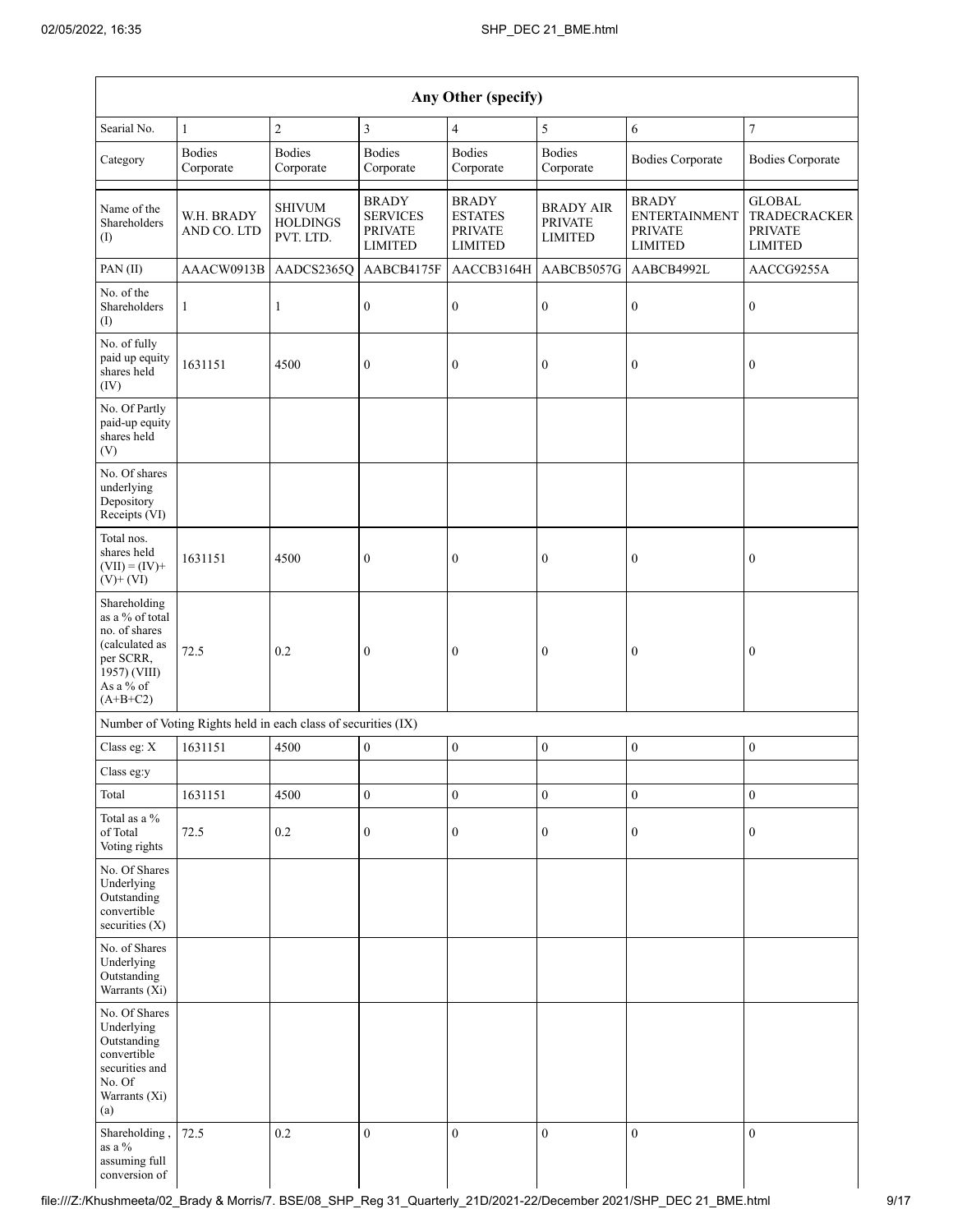| convertible<br>securities (as a<br>percentage of<br>diluted share<br>capital) (XI)=<br>$(VII)+(X)$ As<br>$a\%$ of<br>$(A+B+C2)$ |                                                         |          |                   |                   |                   |                  |                  |
|---------------------------------------------------------------------------------------------------------------------------------|---------------------------------------------------------|----------|-------------------|-------------------|-------------------|------------------|------------------|
|                                                                                                                                 | Number of Locked in shares (XII)                        |          |                   |                   |                   |                  |                  |
| No. $(a)$                                                                                                                       |                                                         |          |                   |                   |                   |                  |                  |
| As a % of<br>total Shares<br>held(b)                                                                                            |                                                         |          |                   |                   |                   |                  |                  |
|                                                                                                                                 | Number of Shares pledged or otherwise encumbered (XIII) |          |                   |                   |                   |                  |                  |
| No. $(a)$                                                                                                                       |                                                         |          |                   |                   |                   |                  |                  |
| As a % of<br>total Shares<br>held(b)                                                                                            |                                                         |          |                   |                   |                   |                  |                  |
| Number of<br>equity shares<br>held in<br>dematerialized<br>form $(XIV)$                                                         | 1631151                                                 | 4500     | $\boldsymbol{0}$  | $\boldsymbol{0}$  | $\boldsymbol{0}$  | $\boldsymbol{0}$ | $\boldsymbol{0}$ |
|                                                                                                                                 | Reason for not providing PAN                            |          |                   |                   |                   |                  |                  |
| Reason for not<br>providing<br>PAN                                                                                              |                                                         |          |                   |                   |                   |                  |                  |
| Shareholder<br>type                                                                                                             | Promoter                                                | Promoter | Promoter<br>Group | Promoter<br>Group | Promoter<br>Group | Promoter Group   | Promoter Group   |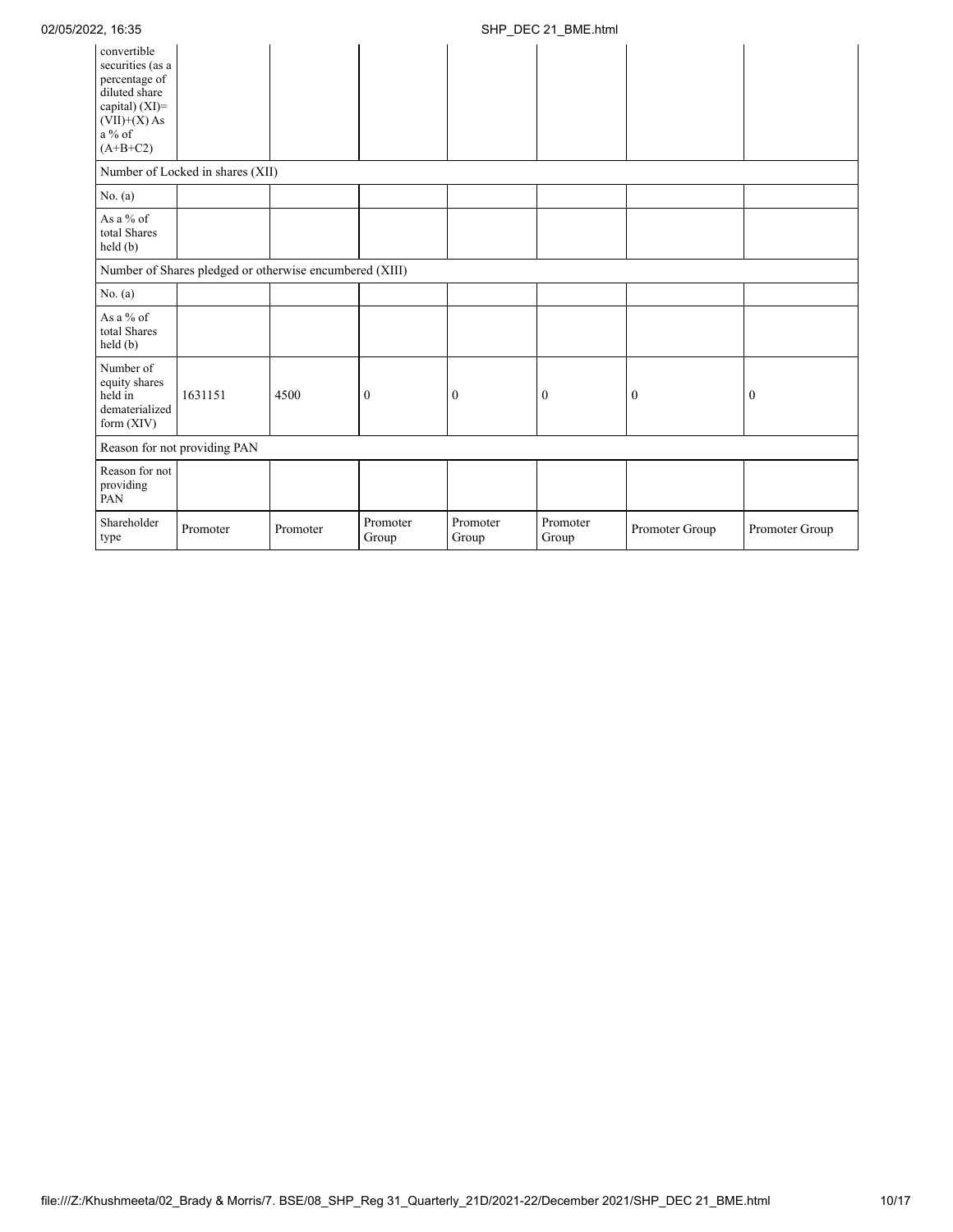|                                                                                                                                                                                      |                                                               |                                                                     | Any Other (specify)                            |                                                |                           |                             |
|--------------------------------------------------------------------------------------------------------------------------------------------------------------------------------------|---------------------------------------------------------------|---------------------------------------------------------------------|------------------------------------------------|------------------------------------------------|---------------------------|-----------------------------|
| Searial No.                                                                                                                                                                          | 8                                                             | 9                                                                   | 10                                             | 11                                             | 12                        |                             |
| Category                                                                                                                                                                             | <b>Bodies Corporate</b>                                       | <b>Bodies Corporate</b>                                             | <b>Bodies Corporate</b>                        | <b>Bodies Corporate</b>                        | Partnership<br>Firms      | Click<br>here to<br>go back |
| Name of the<br>Shareholders (I)                                                                                                                                                      | <b>GUNJAN</b><br><b>PROPERTIES</b><br>PRIVATE LIMITED         | <b>PAWAN</b><br><b>DYNAMICS</b><br><b>PRIVATE</b><br><b>LIMITED</b> | MGM<br><b>INTERNATIONAL</b><br>PRIVATE LIMITED | PERFECT<br><b>VACATIONS</b><br>PRIVATE LIMITED | LAXMI<br>TRADING &<br>CO. |                             |
| PAN(II)                                                                                                                                                                              | AAACG4597R                                                    | AAACP3557C                                                          | AAACM2276M                                     | AAFCP8377B                                     | AAAFL6660M                | Total                       |
| No. of the<br>Shareholders (I)                                                                                                                                                       | $\mathbf{0}$                                                  | $\boldsymbol{0}$                                                    | $\boldsymbol{0}$                               | $\boldsymbol{0}$                               | $\boldsymbol{0}$          | $\overline{2}$              |
| No. of fully paid<br>up equity shares<br>held (IV)                                                                                                                                   | $\boldsymbol{0}$                                              | $\boldsymbol{0}$                                                    | $\boldsymbol{0}$                               | $\boldsymbol{0}$                               | $\boldsymbol{0}$          | 1635651                     |
| No. Of Partly paid-<br>up equity shares<br>held(V)                                                                                                                                   |                                                               |                                                                     |                                                |                                                |                           |                             |
| No. Of shares<br>underlying<br>Depository<br>Receipts (VI)                                                                                                                           |                                                               |                                                                     |                                                |                                                |                           |                             |
| Total nos. shares<br>held $(VII) = (IV) +$<br>$(V)$ + $(VI)$                                                                                                                         | $\boldsymbol{0}$                                              | $\mathbf{0}$                                                        | $\boldsymbol{0}$                               | $\boldsymbol{0}$                               | $\mathbf{0}$              | 1635651                     |
| Shareholding as a<br>% of total no. of<br>shares (calculated<br>as per SCRR,<br>1957) (VIII) As a<br>% of $(A+B+C2)$                                                                 | $\mathbf{0}$                                                  | $\bf{0}$                                                            | $\boldsymbol{0}$                               | $\boldsymbol{0}$                               | $\boldsymbol{0}$          | 72.7                        |
|                                                                                                                                                                                      | Number of Voting Rights held in each class of securities (IX) |                                                                     |                                                |                                                |                           |                             |
| Class eg: X                                                                                                                                                                          | $\mathbf{0}$                                                  | $\boldsymbol{0}$                                                    | $\mathbf{0}$                                   | $\boldsymbol{0}$                               | $\boldsymbol{0}$          | 1635651                     |
| Class eg:y                                                                                                                                                                           |                                                               |                                                                     |                                                |                                                |                           |                             |
| Total                                                                                                                                                                                | $\boldsymbol{0}$                                              | $\boldsymbol{0}$                                                    | $\boldsymbol{0}$                               | $\boldsymbol{0}$                               | $\boldsymbol{0}$          | 1635651                     |
| Total as a $\%$ of<br><b>Total Voting rights</b>                                                                                                                                     | $\mathbf{0}$                                                  | $\boldsymbol{0}$                                                    | $\boldsymbol{0}$                               | $\boldsymbol{0}$                               | $\boldsymbol{0}$          | 72.7                        |
| No. Of Shares<br>Underlying<br>Outstanding<br>convertible<br>securities (X)                                                                                                          |                                                               |                                                                     |                                                |                                                |                           |                             |
| No. of Shares<br>Underlying<br>Outstanding<br>Warrants (Xi)                                                                                                                          |                                                               |                                                                     |                                                |                                                |                           |                             |
| No. Of Shares<br>Underlying<br>Outstanding<br>convertible<br>securities and No.<br>Of Warrants (Xi)<br>(a)                                                                           |                                                               |                                                                     |                                                |                                                |                           |                             |
| Shareholding, as a<br>% assuming full<br>conversion of<br>convertible<br>securities (as a<br>percentage of<br>diluted share<br>capital) (XI)=<br>$(VII)+(X)$ As a %<br>of $(A+B+C2)$ | $\mathbf{0}$                                                  | $\mathbf{0}$                                                        | $\boldsymbol{0}$                               | $\boldsymbol{0}$                               | $\mathbf{0}$              | 72.7                        |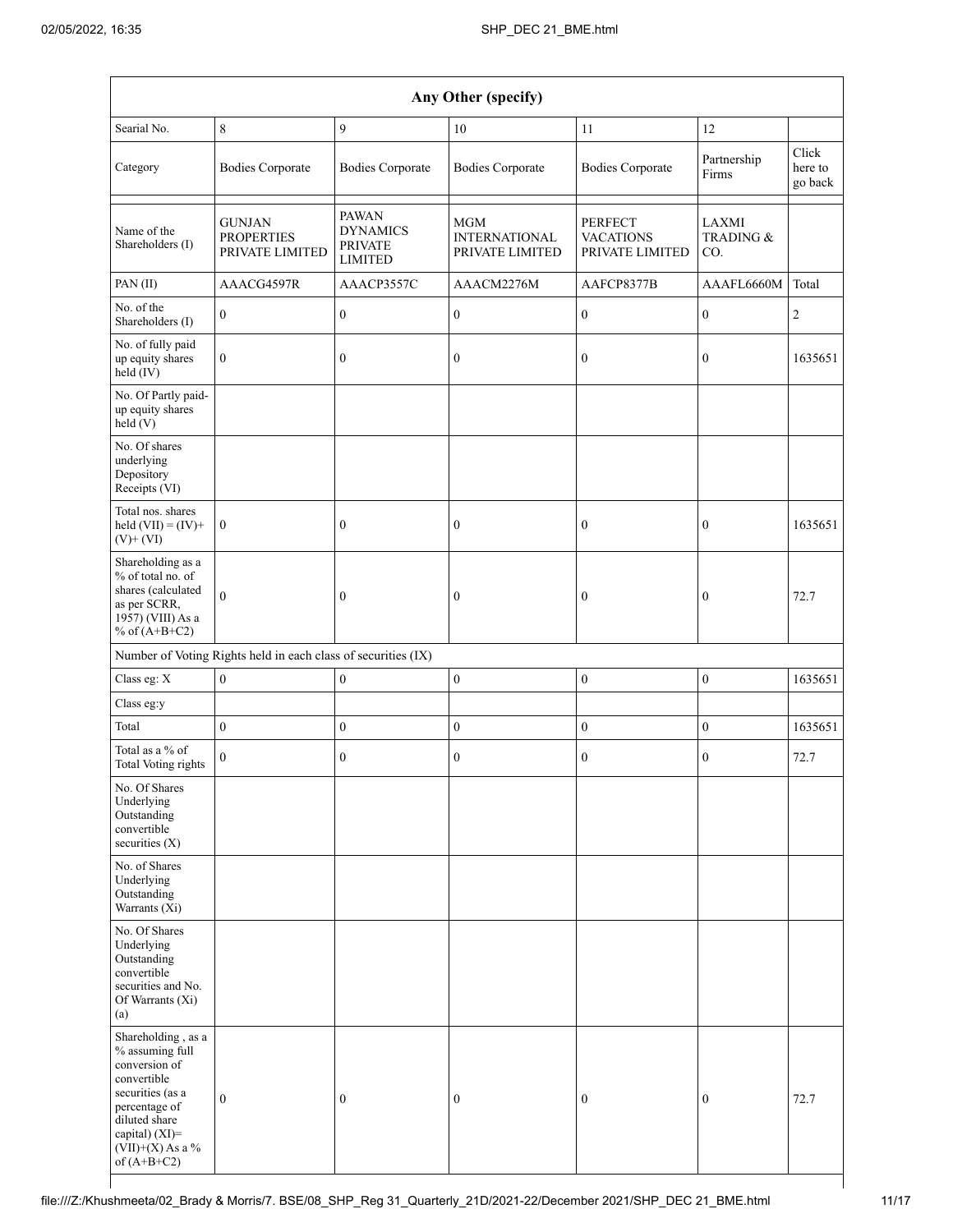| Number of Locked in shares (XII)                                     |                                                         |                |                |                  |                   |         |
|----------------------------------------------------------------------|---------------------------------------------------------|----------------|----------------|------------------|-------------------|---------|
| No. $(a)$                                                            |                                                         |                |                |                  |                   |         |
| As a % of total<br>Shares held (b)                                   |                                                         |                |                |                  |                   |         |
|                                                                      | Number of Shares pledged or otherwise encumbered (XIII) |                |                |                  |                   |         |
| No. $(a)$                                                            |                                                         |                |                |                  |                   |         |
| As a % of total<br>Shares held (b)                                   |                                                         |                |                |                  |                   |         |
| Number of equity<br>shares held in<br>dematerialized<br>form $(XIV)$ | $\mathbf{0}$                                            | $\mathbf{0}$   | 0              | $\boldsymbol{0}$ | 0                 | 1635651 |
| Reason for not providing PAN                                         |                                                         |                |                |                  |                   |         |
| Reason for not<br>providing PAN                                      |                                                         |                |                |                  |                   |         |
| Shareholder type                                                     | Promoter Group                                          | Promoter Group | Promoter Group | Promoter Group   | Promoter<br>Group |         |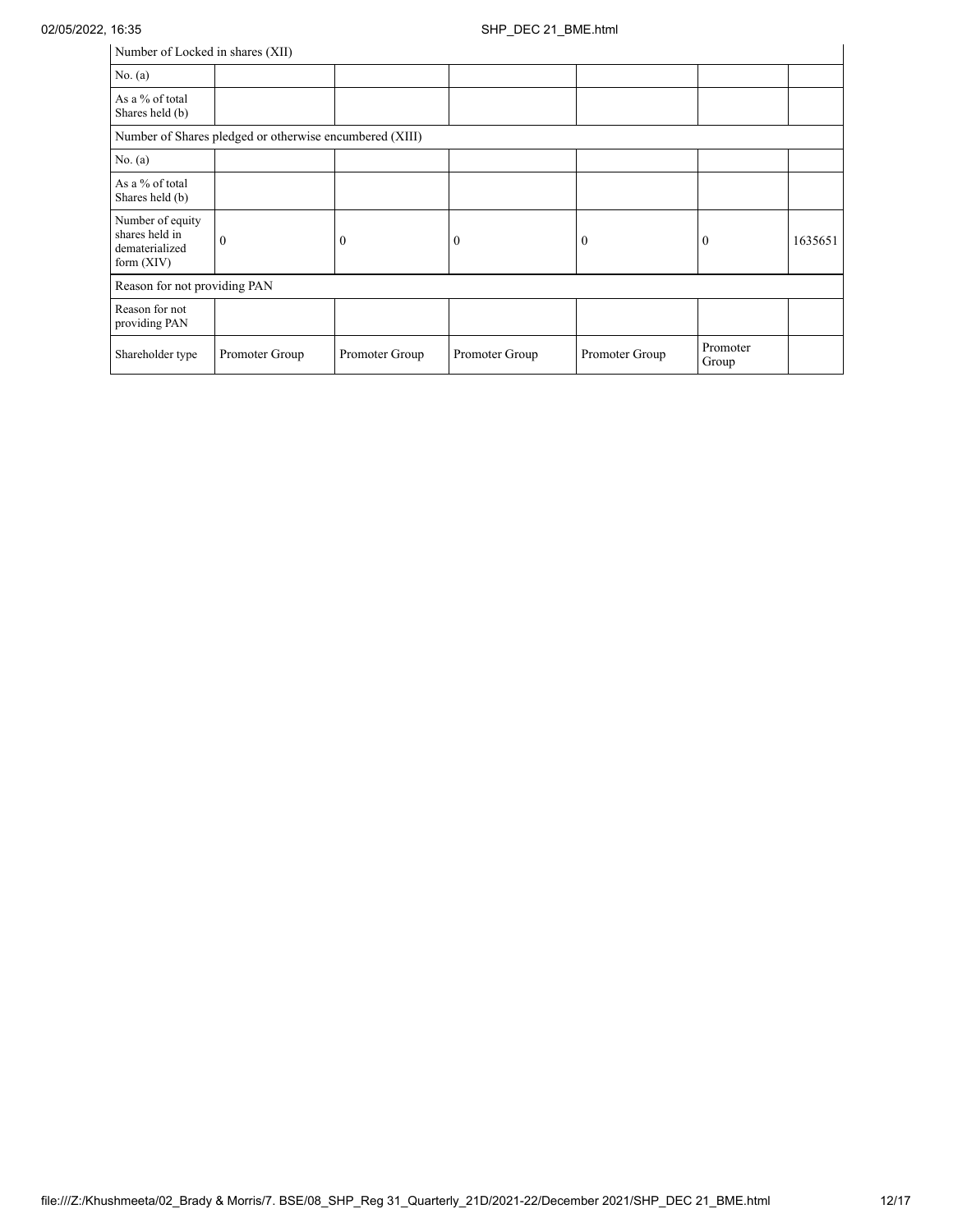| Any Other (specify)                                                                                                                                                                     |                            |                                                               |                     |                                        |                                            |            |                |
|-----------------------------------------------------------------------------------------------------------------------------------------------------------------------------------------|----------------------------|---------------------------------------------------------------|---------------------|----------------------------------------|--------------------------------------------|------------|----------------|
| Searial No.                                                                                                                                                                             | $\mathbf{1}$               | $\overline{c}$                                                | 3                   | $\overline{4}$                         | 5                                          | 6          | $\overline{7}$ |
| Category                                                                                                                                                                                | <b>Bodies</b><br>Corporate | <b>Bodies Corporate</b>                                       | Clearing<br>Members | Overseas<br>Corporate<br><b>Bodies</b> | Overseas Corporate<br><b>Bodies</b>        | <b>HUF</b> | <b>IEPF</b>    |
| Category / More<br>than 1 percentage                                                                                                                                                    | Category                   | More than 1 percentage<br>of shareholding                     | Category            | Category                               | More than 1 percentage of<br>shareholding  | Category   | Category       |
| Name of the<br>Shareholders (I)                                                                                                                                                         |                            | <b>RK S DISTRIBUTORS</b><br>PRIVATE LIMITED                   |                     |                                        | MORRIS MATERIAL<br><b>HANDLING LIMITED</b> |            |                |
| PAN (II)                                                                                                                                                                                |                            | AAACR5920R                                                    |                     |                                        | AAGCM7100G                                 |            |                |
| No. of the<br>Shareholders (I)                                                                                                                                                          | 14                         | $\mathbf{1}$                                                  | 5                   | $\mathbf{1}$                           | 1                                          | 24         | $\mathbf{1}$   |
| No. of fully paid<br>up equity shares<br>held (IV)                                                                                                                                      | 190965                     | 157500                                                        | 346                 | 139200                                 | 139200                                     | 4091       | 43116          |
| No. Of Partly paid-<br>up equity shares<br>held(V)                                                                                                                                      |                            |                                                               |                     |                                        |                                            |            |                |
| No. Of shares<br>underlying<br>Depository<br>Receipts (VI)                                                                                                                              |                            |                                                               |                     |                                        |                                            |            |                |
| Total nos. shares<br>held $(VII) = (IV) +$<br>$(V)$ + $(VI)$                                                                                                                            | 190965                     | 157500                                                        | 346                 | 139200                                 | 139200                                     | 4091       | 43116          |
| Shareholding as a<br>% of total no. of<br>shares (calculated<br>as per SCRR,<br>1957) (VIII) As a<br>% of $(A+B+C2)$                                                                    | 8.49                       | 7                                                             | 0.02                | 6.19                                   | 6.19                                       | 0.18       | 1.92           |
|                                                                                                                                                                                         |                            | Number of Voting Rights held in each class of securities (IX) |                     |                                        |                                            |            |                |
| Class eg: X                                                                                                                                                                             | 190965                     | 157500                                                        | 346                 | 139200                                 | 139200                                     | 4091       | 43116          |
| Class eg:y                                                                                                                                                                              |                            |                                                               |                     |                                        |                                            |            |                |
| Total                                                                                                                                                                                   | 190965                     | 157500                                                        | 346                 | 139200                                 | 139200                                     | 4091       | 43116          |
| Total as a % of<br>Total Voting rights                                                                                                                                                  | 8.49                       | 7                                                             | 0.02                | 6.19                                   | 6.19                                       | 0.18       | 1.92           |
| No. Of Shares<br>Underlying<br>Outstanding<br>convertible<br>securities $(X)$                                                                                                           |                            |                                                               |                     |                                        |                                            |            |                |
| No. of Shares<br>Underlying<br>Outstanding<br>Warrants (Xi)                                                                                                                             |                            |                                                               |                     |                                        |                                            |            |                |
| No. Of Shares<br>Underlying<br>Outstanding<br>convertible<br>securities and No.<br>Of Warrants (Xi)<br>(a)                                                                              |                            |                                                               |                     |                                        |                                            |            |                |
| Shareholding, as a<br>% assuming full<br>conversion of<br>convertible<br>securities (as a<br>percentage of<br>diluted share<br>capital) $(XI)$ =<br>$(VII)+(X)$ As a %<br>of $(A+B+C2)$ | 8.49                       | 7                                                             | 0.02                | 6.19                                   | 6.19                                       | 0.18       | 1.92           |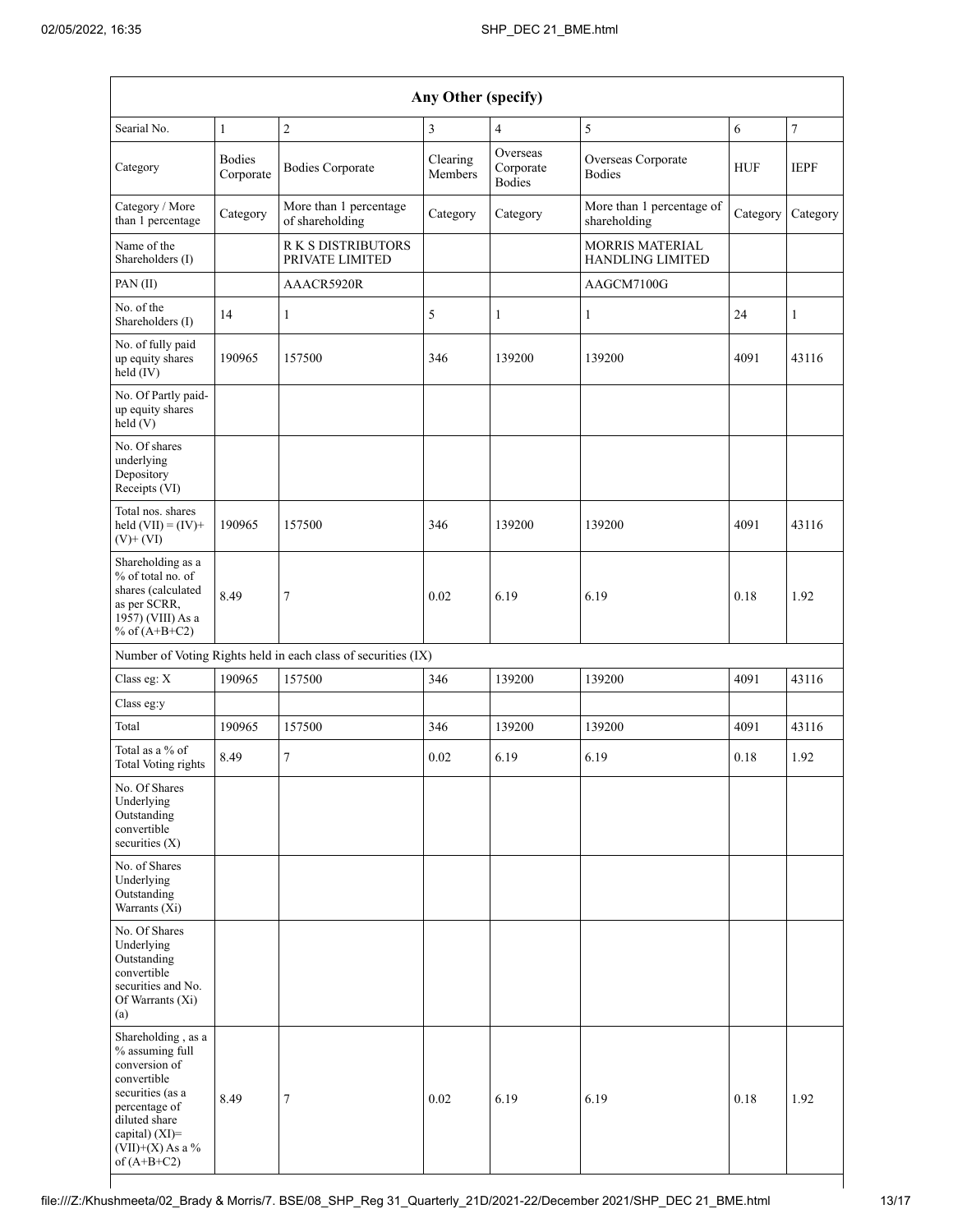Number of Locked in shares (XII)

| Number of Locked in shares (XII)                                     |        |        |     |        |        |      |       |
|----------------------------------------------------------------------|--------|--------|-----|--------|--------|------|-------|
| No. $(a)$                                                            |        |        |     |        |        |      |       |
| As a % of total<br>Shares held (b)                                   |        |        |     |        |        |      |       |
| Number of equity<br>shares held in<br>dematerialized<br>form $(XIV)$ | 190715 | 157500 | 346 | 139200 | 139200 | 4091 | 43116 |
| Reason for not providing PAN                                         |        |        |     |        |        |      |       |
| Reason for not<br>providing PAN                                      |        |        |     |        |        |      |       |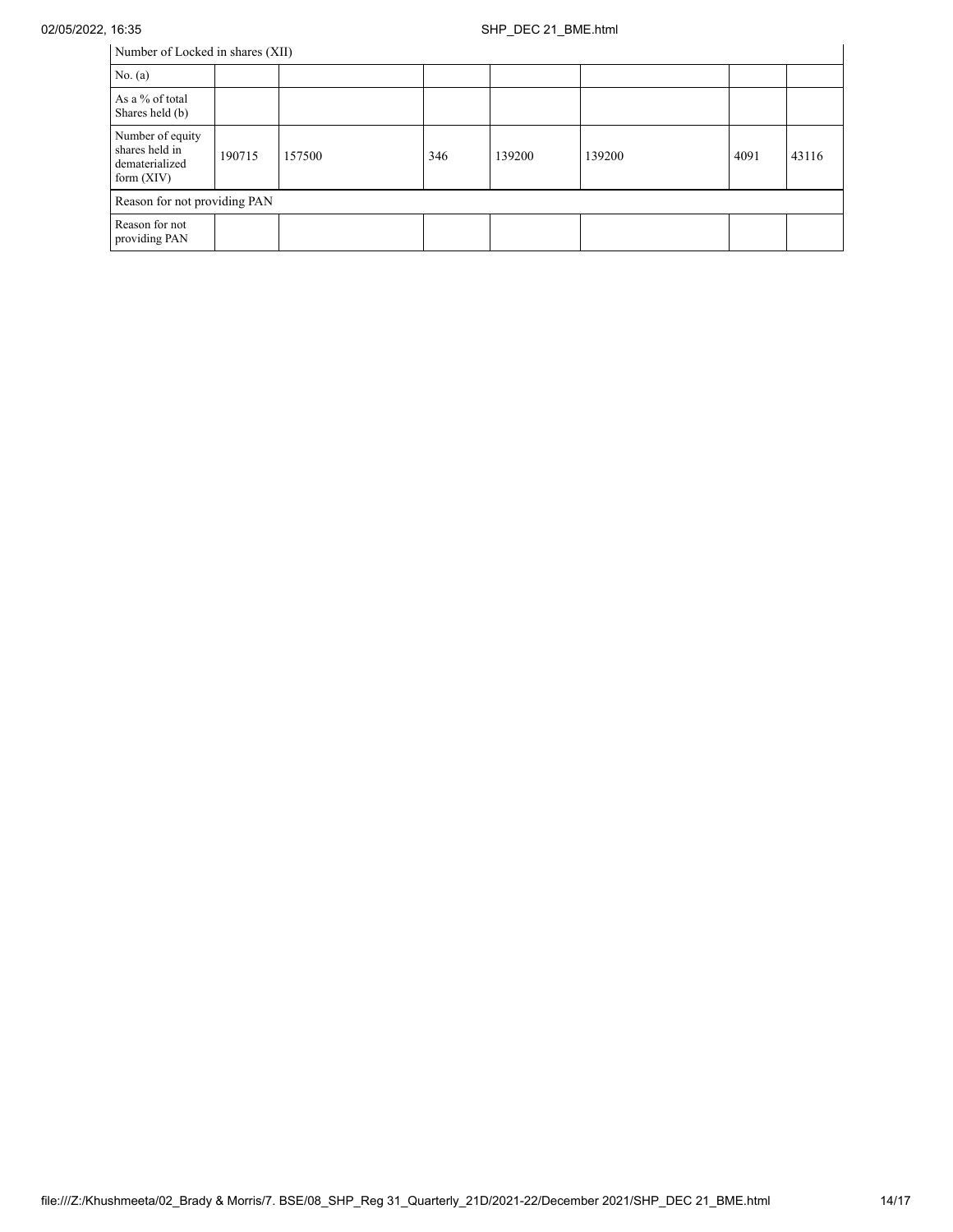| Any Other (specify)                                                                                                                                                                  |                                                               |                       |  |  |
|--------------------------------------------------------------------------------------------------------------------------------------------------------------------------------------|---------------------------------------------------------------|-----------------------|--|--|
| Searial No.                                                                                                                                                                          | $\,$ 8 $\,$                                                   |                       |  |  |
| Category                                                                                                                                                                             | Non-Resident Indian (NRI)                                     |                       |  |  |
| Category / More<br>than 1 percentage                                                                                                                                                 | Category                                                      |                       |  |  |
| Name of the<br>Shareholders (I)                                                                                                                                                      |                                                               | Click here to go back |  |  |
| PAN(II)                                                                                                                                                                              |                                                               | Total                 |  |  |
| No. of the<br>Shareholders (I)                                                                                                                                                       | 6                                                             | 51                    |  |  |
| No. of fully paid<br>up equity shares<br>held (IV)                                                                                                                                   | 2806                                                          | 380524                |  |  |
| No. Of Partly paid-<br>up equity shares<br>held(V)                                                                                                                                   |                                                               |                       |  |  |
| No. Of shares<br>underlying<br>Depository<br>Receipts (VI)                                                                                                                           |                                                               |                       |  |  |
| Total nos. shares<br>held $(VII) = (IV) +$<br>$(V)$ + $(VI)$                                                                                                                         | 2806                                                          | 380524                |  |  |
| Shareholding as a<br>% of total no. of<br>shares (calculated<br>as per SCRR,<br>1957) (VIII) As a<br>% of $(A+B+C2)$                                                                 | 0.12                                                          | 16.92                 |  |  |
|                                                                                                                                                                                      | Number of Voting Rights held in each class of securities (IX) |                       |  |  |
| Class eg: X                                                                                                                                                                          | 2806                                                          | 380524                |  |  |
| Class eg:y                                                                                                                                                                           |                                                               |                       |  |  |
| Total                                                                                                                                                                                | 2806                                                          | 380524                |  |  |
| Total as a % of<br>Total Voting rights                                                                                                                                               | 0.12                                                          | 16.92                 |  |  |
| No. Of Shares<br>Underlying<br>Outstanding<br>convertible<br>securities $(X)$                                                                                                        |                                                               |                       |  |  |
| No. of Shares<br>Underlying<br>Outstanding<br>Warrants (Xi)                                                                                                                          |                                                               |                       |  |  |
| No. Of Shares<br>Underlying<br>Outstanding<br>convertible<br>securities and No.<br>Of Warrants (Xi)<br>(a)                                                                           |                                                               |                       |  |  |
| Shareholding, as a<br>% assuming full<br>conversion of<br>convertible<br>securities (as a<br>percentage of<br>diluted share<br>capital) (XI)=<br>$(VII)+(X)$ As a %<br>of $(A+B+C2)$ | 0.12                                                          | 16.92                 |  |  |
| Number of Locked in shares (XII)                                                                                                                                                     |                                                               |                       |  |  |
| No. (a)                                                                                                                                                                              |                                                               |                       |  |  |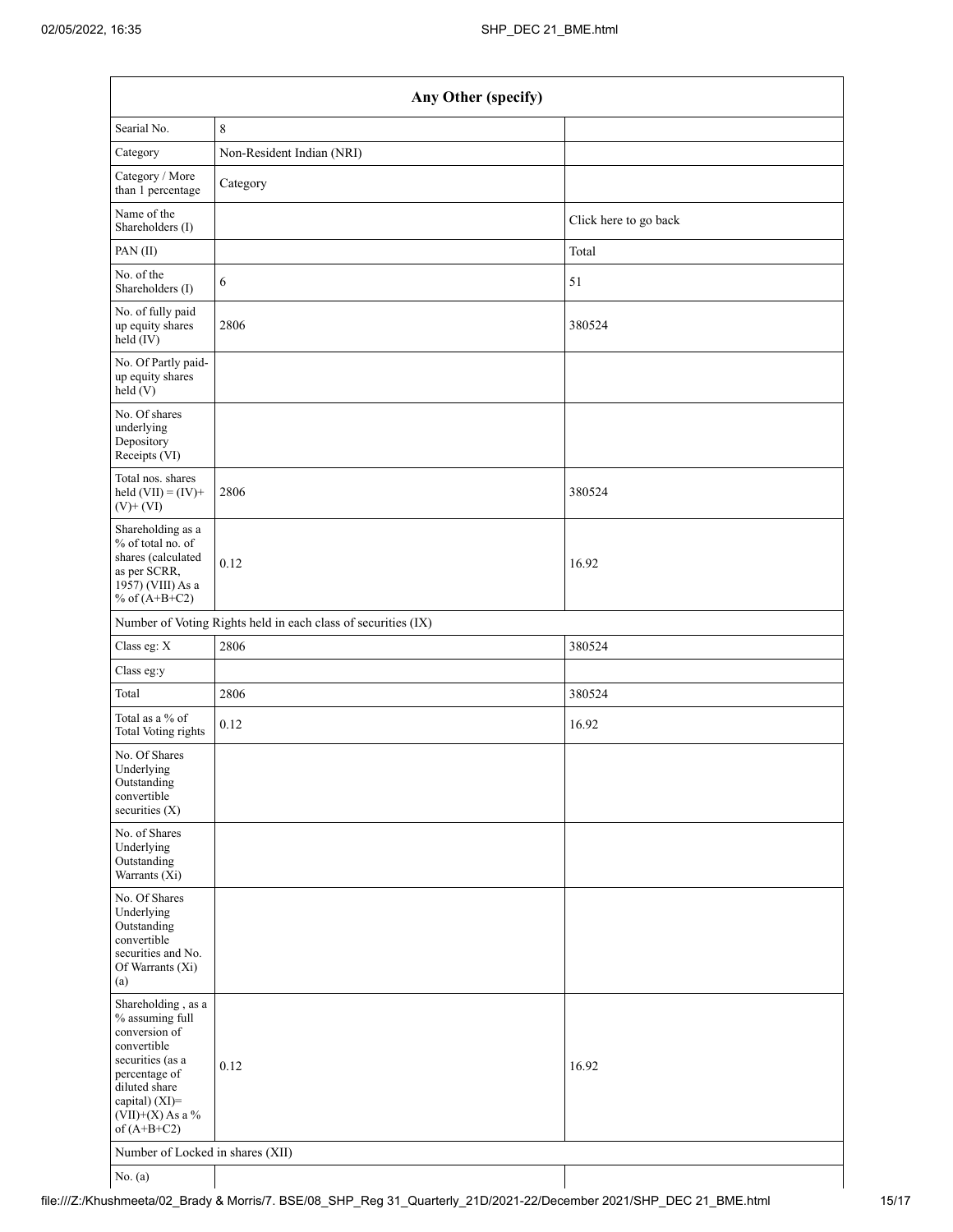| As a % of total<br>Shares held (b)                                   |      |        |  |  |
|----------------------------------------------------------------------|------|--------|--|--|
| Number of equity<br>shares held in<br>dematerialized<br>form $(XIV)$ | 2806 | 380274 |  |  |
| Reason for not providing PAN                                         |      |        |  |  |
| Reason for not<br>providing PAN                                      |      |        |  |  |